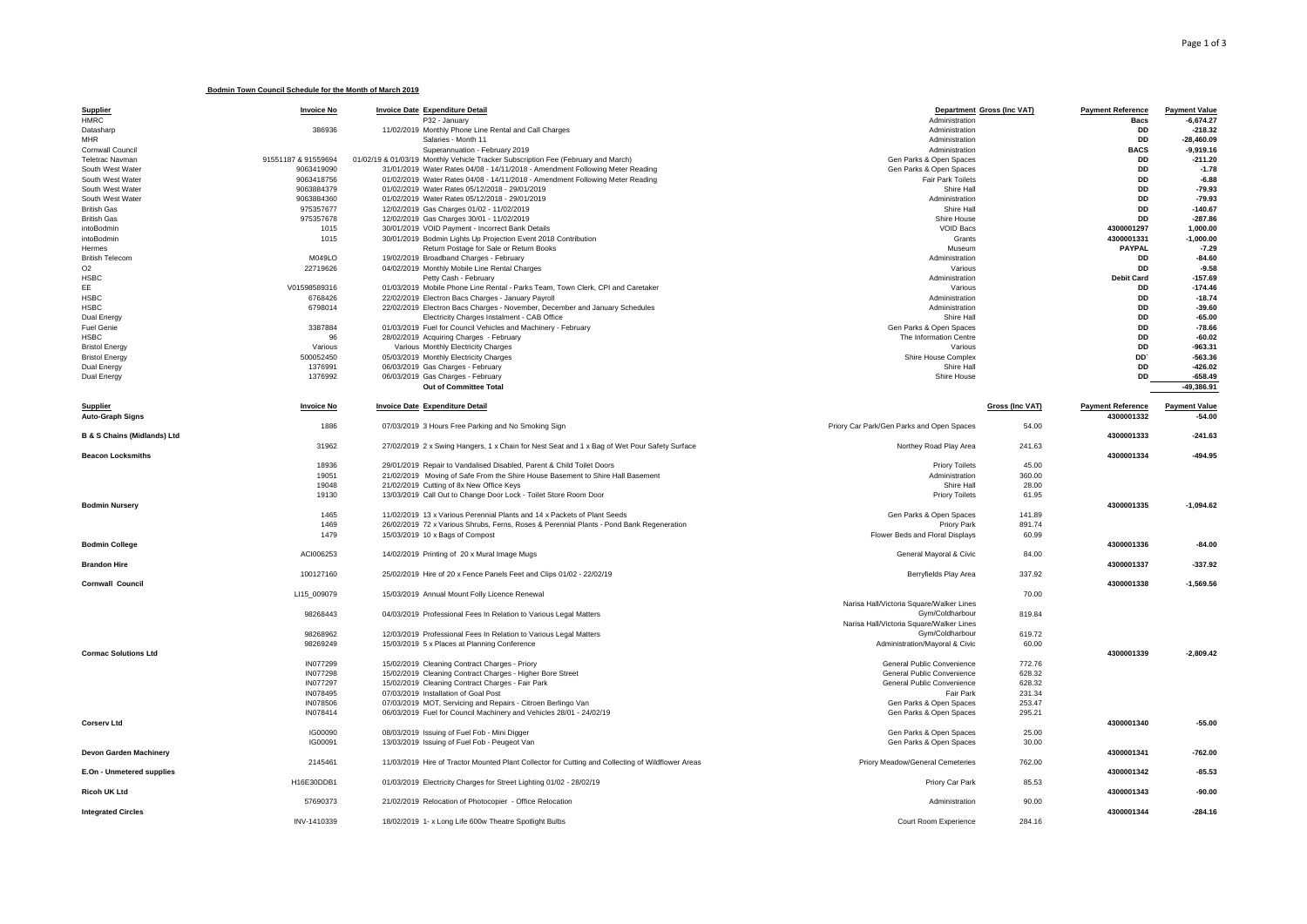| <b>Supplier</b><br><b>Jewson Limited</b> | <b>Invoice No</b>    | <b>Invoice Date Expenditure Detail</b>                                                                     |                                  | <b>Gross (Inc VAT)</b> | <b>Payment Reference</b><br>4300001345 | <b>Payment Value</b><br>$-234.13$ |
|------------------------------------------|----------------------|------------------------------------------------------------------------------------------------------------|----------------------------------|------------------------|----------------------------------------|-----------------------------------|
|                                          | 3630/0123369         | 11/02/2019 1x Gas Bottle Refill for Welder                                                                 | Gen Parks & Open Spaces          | 20.18                  |                                        |                                   |
|                                          | 3630/0123841         | 22/02/2019 2 x Sheets of MDF Boards                                                                        | Museum                           | 60.14                  |                                        |                                   |
|                                          | 3630/0123897         | 25/02/2019 1x 5m Measuring Tape and 2 x Bags of Postcrete                                                  | Gen Parks & Open Spaces          | 26.01                  |                                        |                                   |
|                                          | 3630/0124153         | 01/03/2019 30 x Road Fencing Pins - Pond Bank Regeneration                                                 | Flower Beds and Floral Displays  | 81.00                  |                                        |                                   |
|                                          | 3630/0124154         | 01/03/2019 6 x Bags of Postcrete - Repairs to Sign Posts                                                   | Old Cemetery/Priory Car Park     | 46.80                  |                                        |                                   |
| <b>Kestrel Guards</b>                    |                      |                                                                                                            |                                  |                        | 4300001346                             | $-309.60$                         |
|                                          | 277011               | 20/02/2019 Guard Patrols 15/02 & 16/02/19                                                                  | Narisa Hall                      | 14.40                  |                                        |                                   |
|                                          | 277480               | 26/02/2019 Guard Cover for Room Booking 2/02/19                                                            | Shire House Complex              | 39.60                  |                                        |                                   |
|                                          | 277466               | 26/02/2019 Guard Patrols 22/02 & 23/02/19                                                                  | Narisa Hall                      | 14.40                  |                                        |                                   |
|                                          | 277495               | 27/02/2019 Guard Cover for Room Booking 25/01/19                                                           | Shire House Complex              | 30.00                  |                                        |                                   |
|                                          | 277496               | 27/02/2019 Guard Cover for Room Booking 23/01/19                                                           | Shire House Complex              | 39.60                  |                                        |                                   |
|                                          | 277498               | 27/02/2019 Guard Cover for Room Booking 13/02/19                                                           | Shire House Complex              | 36.00                  |                                        |                                   |
|                                          | 277688               | 05/03/2019 Guard Cover for Room Booking 01/03/19                                                           | Shire House Complex              | 52.80                  |                                        |                                   |
|                                          | 278111               | 12/03/2019 Guard Cover for Room Booking 04/03/19                                                           | Shire House Complex              | 54.00                  |                                        |                                   |
|                                          | 277666               | 05/03/2019 Guard Patrols 01/03 & 02/03/19                                                                  | Narisa Hall                      | 14.40                  |                                        |                                   |
|                                          | 278172               | 12/03/2019 Guard Patrols 08/03 & 09/03/19                                                                  | Narisa Hall                      | 14.40                  |                                        |                                   |
| <b>Mole Valley Farmers</b>               |                      |                                                                                                            |                                  |                        | 4300001347                             | $-168.30$                         |
|                                          | 9LK208459            | 28/02/2019 50m Roll of Chicken Wire                                                                        | Flower Beds and Floral Displays  | 168.30                 |                                        |                                   |
| <b>Officesmart</b>                       |                      |                                                                                                            |                                  |                        | 4300001348                             | $-127.48$                         |
|                                          | 00068510             | 28/02/2019 1x ITB Seagate External Hard Drive                                                              | Administration                   | 61.93                  |                                        |                                   |
|                                          | 00068388<br>00068834 | 28/02/2019 2x Boxes of Digital Copier Paper A4                                                             | Administration<br>Administration | 36.65                  |                                        |                                   |
| Oluna                                    |                      | 08/03/2019 Various Stationery                                                                              |                                  | 28.90                  | 4300001349                             | $-330.00$                         |
|                                          | 012019-05            | 22/01/2019 Painting of Stud Wall, Door Frame and Skirting                                                  | Shire Hall                       | 426.92                 |                                        |                                   |
| <b>Proludic Ltd</b>                      |                      |                                                                                                            |                                  |                        | 4300001350                             | $-337.70$                         |
|                                          | SIN00722             | 13/03/2019 Replacement of Aquatica Climbing Frame Panel - Vandalism                                        | Priory Park                      | 337.70                 |                                        |                                   |
| The R.A.D.A.R. Key Company               |                      |                                                                                                            |                                  |                        | 4300001351                             | $-33.59$                          |
|                                          | 10588                | 22/02/2019 items for Resale                                                                                | <b>Bodmin Information Centre</b> | 33.59                  |                                        |                                   |
| <b>Reach Publishing Services Limited</b> |                      |                                                                                                            |                                  |                        | 4300001352                             | $-1,721.28$                       |
|                                          | 4630162              | 28/02/2019 Advertising of Coldharbour Lease Public Notice in Cornish Guardian 27/02/19                     | Administration                   | 958.08                 |                                        |                                   |
|                                          | 4645469              | 10/03/2019 Advertising of Coldharbour Lease Public Notice in Cornish Guardian 06/03/19                     | Administration                   | 624.00                 |                                        |                                   |
|                                          | 4654704              | 17/03/2019 Advertising of Public Notice to Acquire Cemetery Land in Cornish Guardian 13/03/19              | Administration                   | 139.20                 |                                        |                                   |
| <b>Trade UK</b>                          |                      |                                                                                                            |                                  |                        | 4300001353                             | $-50.13$                          |
|                                          | 0955635020           | 27/02/2019 2 x Fire Exit Signs, 1 x Pair of Safety Boots, 2 x Easy Frame Fixings and 2 x Tubes of Silicone | Shire House Complex              | 50.13                  |                                        |                                   |
| G4S Cash Solutions (UK) Limited          |                      |                                                                                                            |                                  |                        | 4300001354                             | $-465.12$                         |
|                                          | 02292611             | 02/03/2019 Cash Collection and Processing Charges for Pay & Display Machines - April                       | Priory Car Park                  | 465.12                 |                                        |                                   |
| SUEZ Recycling and Recovery UK Ltd       |                      |                                                                                                            |                                  |                        | 4300001355                             | $-220.75$                         |
|                                          | 31444237             | 28/02/2019 11 x Bags of Confidential Shredding Bags, Trade and Recycling Waste Collections - February      | Shire House Complex              | 220.75                 |                                        |                                   |
| <b>Skylite Associates Limited</b>        |                      |                                                                                                            |                                  |                        | 4300001356                             | $-2,160.00$                       |
| Smith & Reed Recruitment (SW) Ltd        | 1198                 | 04/03/2019 Service Review - Interim fee                                                                    | Administration                   | 2160.00                | 4300001357                             | $-52.21$                          |
|                                          | 53497                | 03/03/2019 2 x Days Hire of Agency Caretaker - February                                                    | Shire House Complex              | 52.21                  |                                        |                                   |
| <b>South West Wildlife Services</b>      |                      |                                                                                                            |                                  |                        | 4300001358                             | $-460.00$                         |
|                                          | 95378                | 04/03/2019 Annual Pest Control Contract Charges                                                            | Priory Park                      | 460.00                 |                                        |                                   |
| <b>South West Loos</b>                   |                      |                                                                                                            |                                  |                        | 4300001359                             | $-52.80$                          |
|                                          | 37494                | 28/02/2019 Hire of Portable Toilet Unit and 2 x Service Visits                                             | Poly Tunnel                      | 52.80                  |                                        |                                   |
| Spot On Supplies Itd                     |                      |                                                                                                            |                                  |                        | 4300001360                             | $-128.10$                         |
|                                          | 21464066             | 08/03/2019 Various Cleaning Supplies                                                                       | Shire House Complex              | 128.10                 |                                        |                                   |
| <b>Stocksigns Ltd</b>                    |                      |                                                                                                            |                                  |                        | 4300001361                             | $-23.71$                          |
|                                          | <b>INV182771</b>     | 28/02/2019 1 x Fire Assembly Sign                                                                          | Gen Parks & Open Spaces          | 23.71                  |                                        |                                   |
| <b>Tinten on Farm Composting Ltd</b>     |                      |                                                                                                            |                                  |                        | 4300001362                             | $-374.52$                         |
|                                          |                      |                                                                                                            | New Cemetery/Gen Parks & Open    |                        |                                        |                                   |
|                                          | 8545                 | 20/02/2019 26 x Loads of Green Waste for Recycling                                                         | Spaces/Monks Walk                | 374.52                 |                                        |                                   |
| <b>Truro Tractors Ltd</b>                |                      |                                                                                                            |                                  |                        | 4300001363                             | $-129.46$                         |
|                                          | 146983               | 05/03/2019 4x Teagle Roller Mower Dynamo                                                                   | Gen Parks & Open Spaces          | 129.46                 |                                        |                                   |
| <b>Tudor Environmental</b>               |                      |                                                                                                            |                                  |                        | 4300001364                             | $-335.59$                         |
|                                          | IN0007251            | 22/02/2019 Various Gardening Supplies                                                                      | Gen Parks & Open Spaces          | 276.61                 |                                        |                                   |
|                                          | IN0009602            | 08/03/2019 8 x Coveralls, 6 x Boxes of Gloves and 1 x Strimmer Line                                        | Gen Parks & Open Spaces          | 58.98                  |                                        |                                   |
| <b>Turnaround Cleaning</b>               | 3185                 | 28/02/2019 Cleaning of Offices, Bathrooms and Public Areas February                                        | Shire House Complex              | 972.00                 | 4300001365                             | $-972.00$                         |
| <b>Vincent Tractors Ltd</b>              |                      |                                                                                                            |                                  |                        | 4300001366                             | $-3,417.06$                       |
|                                          | 168712               | 28/02/2019 Onsite Repairs to Kubota F2880 Mower                                                            | Gen Parks & Open Spaces          | 843.35                 |                                        |                                   |
|                                          | 168736               | 28/02/2019 Onsite Repairs to Flashing Beacon on Marston Tipping Trailer                                    | Gen Parks & Open Spaces          | 412.62                 |                                        |                                   |
|                                          | 168359               | 28/02/2019 Onsite Full Service of Kubota F3090 Mower                                                       | Gen Parks & Open Spaces          | 584.83                 |                                        |                                   |
|                                          | 169168               | 13/03/2019 Onsite Full Service of Kubota G26 Mower                                                         | Gen Parks & Open Spaces          | 500.83                 |                                        |                                   |
|                                          | 169167               | 13/03/2019 Onsite Repairs to Kubota F3090 Mower Gearbox and Deck Belt                                      | Gen Parks & Open Spaces          | 1075.43                |                                        |                                   |
| Viridor Waste Management Ltd             |                      |                                                                                                            |                                  |                        | 4300001367                             | $-750.28$                         |
|                                          | 00002637516AB        | 28/02/2019 Hire of Skip and 2 x Collections of Waste - February                                            | Gen Parks & Open Spaces          | 736.68                 |                                        |                                   |
|                                          | 00002637515AB        | 28/02/2019 Duty of Care Charge for Skip Hire - February                                                    | Gen Parks & Open Spaces          | 13.60                  |                                        |                                   |
|                                          |                      |                                                                                                            |                                  |                        |                                        |                                   |